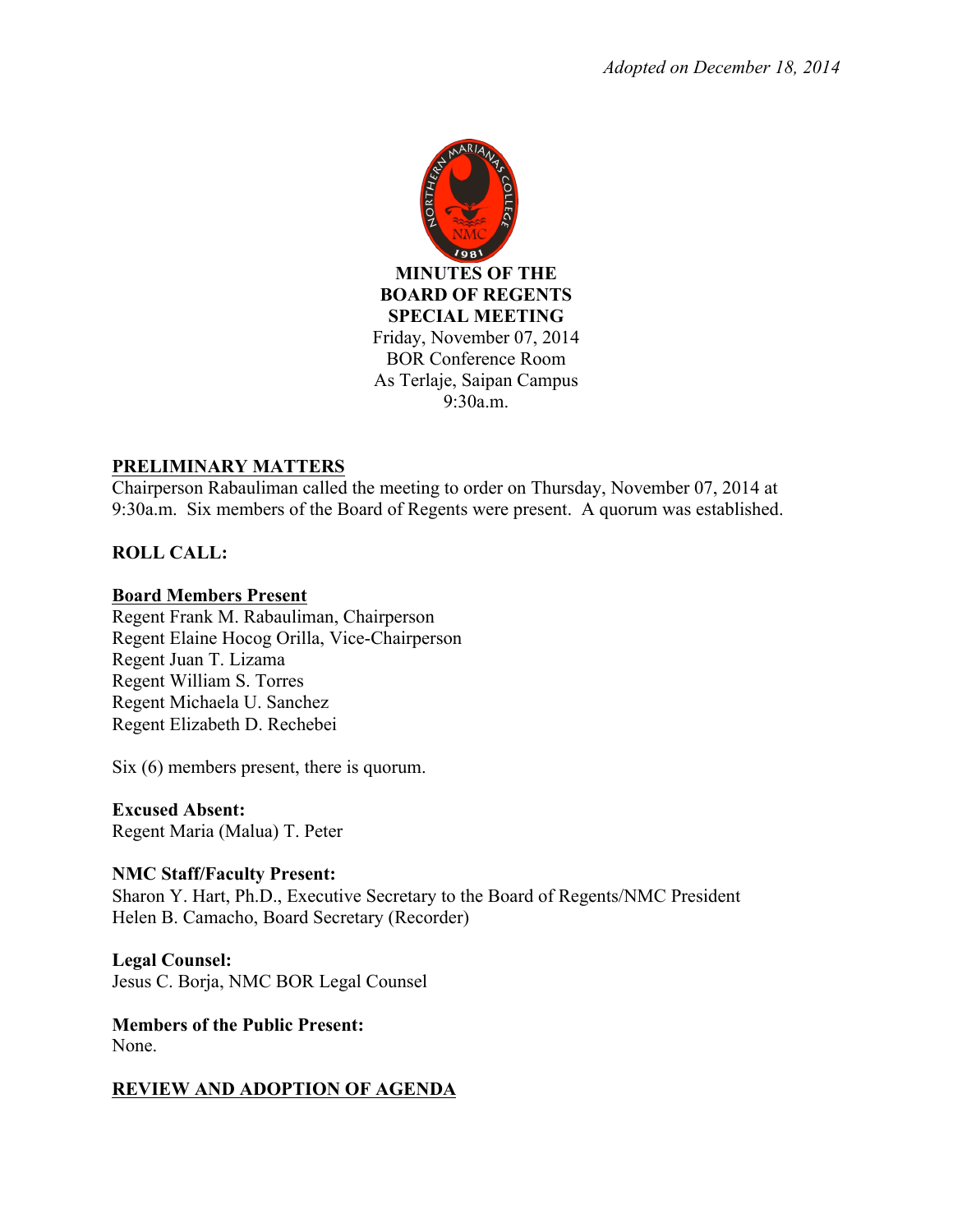Regent Orilla motioned to adopt the agenda and seconded by Regent Sanchez. Regent Torres motioned to suspend the order of business and seconded by Regent Orilla. All members agreed and the motion passed.

#### **PUBLIC COMMENT PERIOD**

None.

#### **OLD BUSINESS**

#### **NMC's Commonwealth Workers Apprenticeship Program FY2015:**

Regent Rechebei motioned that the Preliminary Report will be due by December 31, 2014 and any update thereof and seconded by Regent Torres. Additionally, counsel Borja was assigned to prepare a legal opinion. All members voted yes, the motion passed.

#### **NMCFY2015 Operations Budget:**

No action taken.

#### **CW Report:**

Dave Attao, Dean of Administration, provided the CW Report.

Regent Torres motioned to set a deadline for the model study from which a policy will be developed specifically it is to inform a policy statement related to program revenue usage (program revenue generation, program revenue application and program revenue options) to be presented to the fiscal committee no later than December 15, 2014 and seconded by Regent Rechebei. Chairperson Rabauliman also suggested to further doing a breakdown for Tuition and Fees separately. All members voted yes, the motion passed.

Regent Torres motioned that the Endowment fund will support the three respective programs; nursing, education and business. The one million dollars that the board will tap from the endowment account will not be used (the Corpus) but only the interest of \$1 million for this purpose specifically from the interest and proportionately distributed to the three programs. The funds are to be invested in a Time Certificate of Deposit (TCD) account at an FDIC insured local bank and not with an offshore bank.

Furthermore, the motion is to allow the president to present to the board for the boards review and approval, a budget for three specific programs, nursing, business and education to be sourced from the interest of the interest from the endowment account for these three specific programs due at the next regular board meeting and seconded by Regent Rechebei.

#### *Break called at 12:16pm and will come back at 1:30p.m. Chairperson Rabauiman called the meeting back to order at 1:33p.m.*

Regent Torres motioned to direct the president to submit tap grants for education, business and nursing and any other program that she sees fit before the year ends such as the EIC Grant, Alternative energy grant, Tap Grants and seconded by Regent Sanchez. All members voted yes, the motion passed.